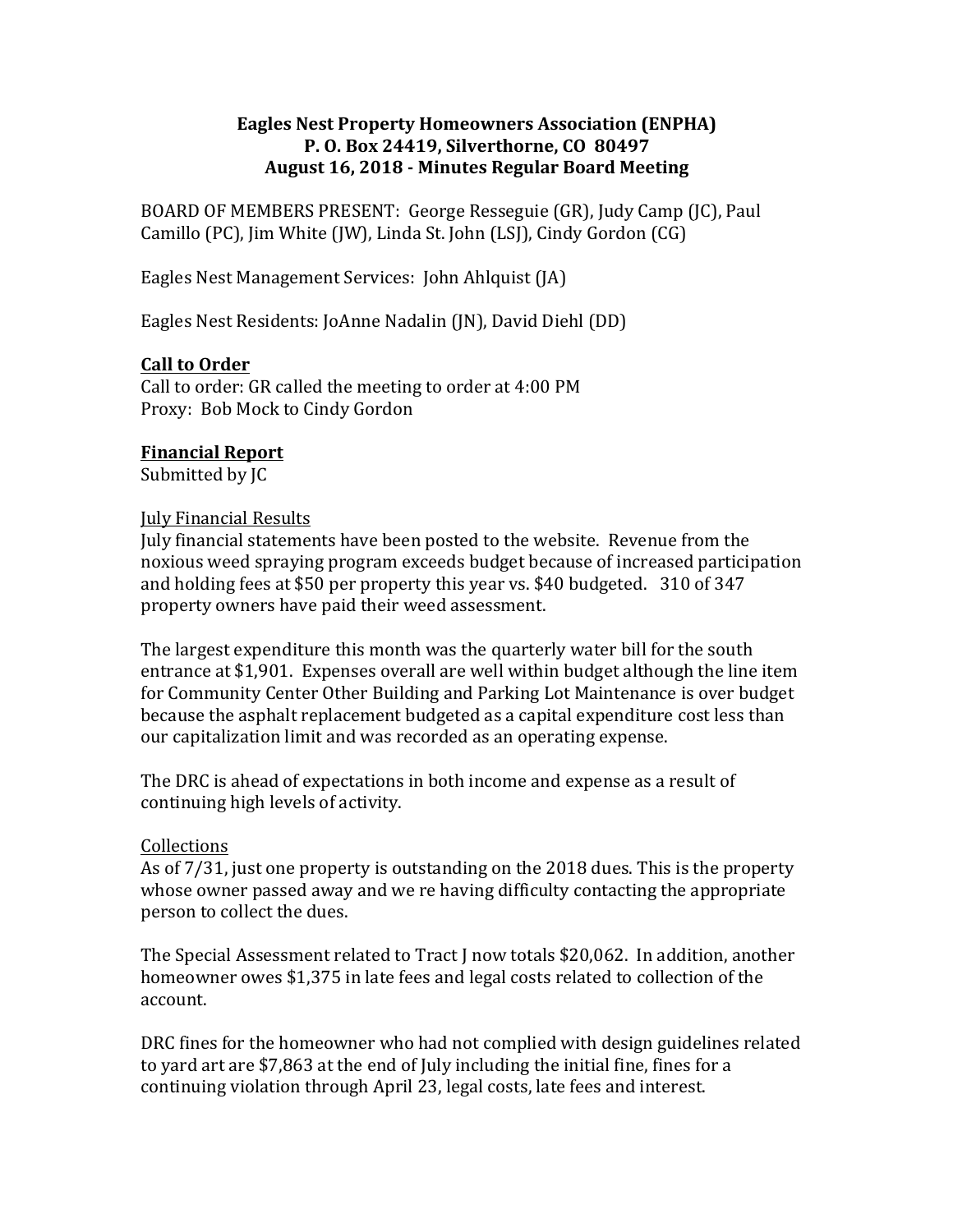JC recommends BOD begin thinking about the 2019 budget. Budget discussions will begin in October.

## **Town of Silverthorne**

Submitted by JN Updates

- Survey sent to voters to gauge support for a 7mil property tax to fund quality of life projects (trails, open space, parks, etc.). Don't have results yet. The TOS estimates that 70% of the residents are full time.
- Community open house August 21, 4-6 pm to get input on what, if anything, Town should do to control short term rentals at the Silverthorne Pavilion
- Smith Ranch phase one-64 applications received for the 60 homes to be built
- Fourth Street Crossing developer has proposed a metro district for the residential properties and a business improvement district for the commercial properties. Town working with our consultants to evaluate the proposal.
- Residences on the Blue (apartments where farm stand is) approved. Parking plan a concern but will be monitored by tenants.
- Arby's remodel to start soon, including reconstructing the retaining wall
- Element Hotel preliminary site plan approved. Parking again a concern. JN requested parking management plan be provided at final site plan review
- River West-97 condos south of Alpine Earth Center sent back to planning commission. Concern with "wall" of buildings along highway, blocking sight lines and pedestrian access to river.
- Maryland Creek Ranch park approved. Developer improvements include paving/parking, dog park, grass fields, disc golf, warming hut, trails, maintenance shed, open air pavilion. Future plans include playground and nature play area and possibly a welcome to Silverthorne sign.
- Meeting at Performing Arts Center Patio, Friday, August 17 at 8:00 AM.

# **Compliance**

Submitted by JA

This month we had two snowmobiles on a trailer, an orange kayak, a large cargo trailer, a small trailer, a large catamaran, and three barking dogs. I made personal visits in each case. All homeowners that I contacted were cooperative and said that they would take care of the issue. Five of the issues have been closed, and as of a visit this morning the sixth issue seems to be in the process of removal as it has been moved to a different part of the driveway that appears to be temporary. I will monitor this issue.

Update to above report: The open issue from above has been closed.

Since the initial report, I have made personal visits about three trailers. Two have been removed and one will be removed. I made a personal visit about a mattress. It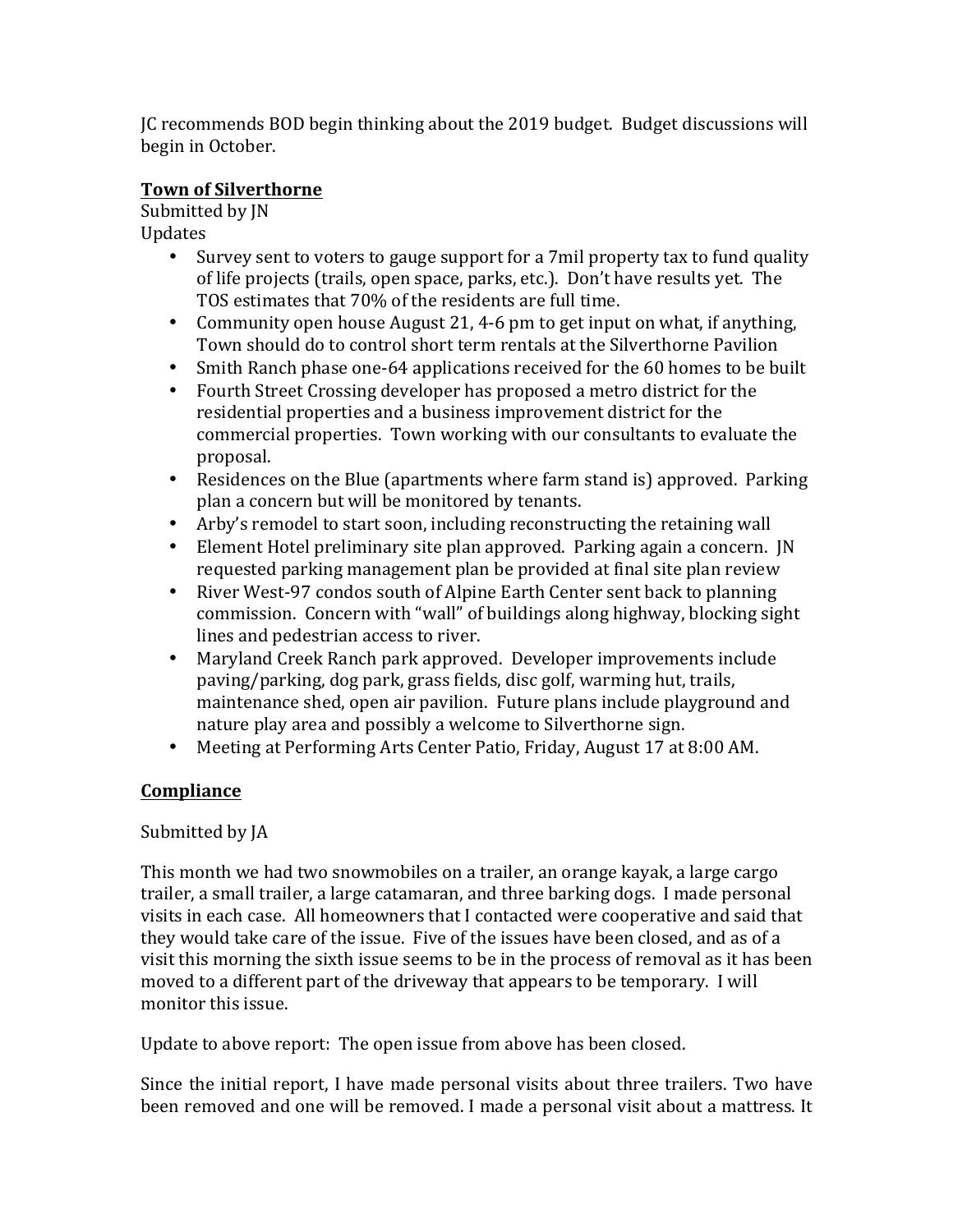will be removed. I continue to work on the issue of a boat and trailer because I have not yet determined the owner.

Removal of Dead Trees from Private Property - No discussion regarding this issue.

Tract J Site Rehabilitation/Dispute Status - Payment has been received. The attorney is in process of removing the Lien placed on the property by ENPHA.

Transition Planning - This will be begin next month

For Sale Signs - Monitoring the number of signs. Enforcement will begin next year allowing only 1 sign per property.

#### **Building & Grounds**

Submitted by PC **Building and Grounds** 

South Entrance - Continuing to work to deal with the vol and gopher issues on the South entrance. All flowers and plants in full bloom for the season. The lawn looking very lush based on the drought conditions.

Raven entrance - No progress to report.

Community Center - July very busy for event at the CC. Three events in one day. Community Center usage events

7 MahJongg, 2 Enpha, 2 Non profits 2 sub assoc 3 social and 4 paid events

#### **Environmental**

Weeds, Trees & Trails

IN reported that the first spraying has been completed. Sub Association bills will be sent out soon. IN is recommending some changes to the program for the Weed Program next year. The Raven did not hire Neils Lunceford this year to spray noxious weeds around the golf course. Nothing new for Trees and Trails, per JW.

The next TOS slash program will be the week of September 17.

#### **Sub-associations**

GR will remind everyone regarding the Short Term Rental meeting.

**DRC** Submitted by LSJ

Open Projects/Financials Concept - 2 Preliminary - 7